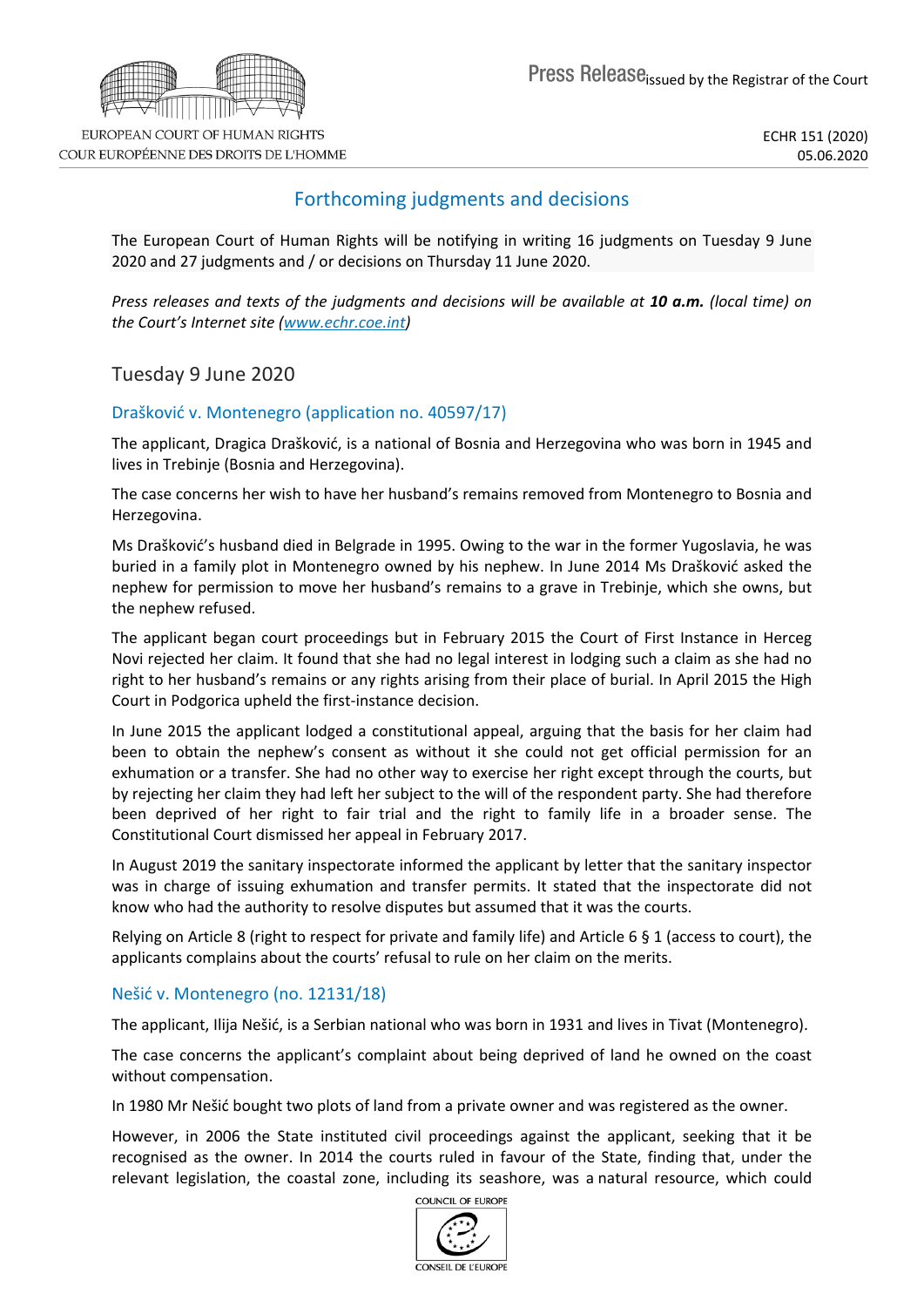only be the property of the State. As it had been established during the proceedings that the plots of land at issue were on the seashore, the applicant's right to the land had ceased. All the applicant's subsequent appeals were unsuccessful, and the State was registered as the sole owner of the land.

Following further proceedings, the applicant was registered as the user of the land until such time as he was dispossessed.

Relying on Article 1 of Protocol No. 1 (protection of property) to the European Convention on Human Rights, Mr Nešić complains about being deprived of his property without any prior individual decision or any compensation.

### Erlich and Kastro v. Romania (nos. 23735/16 and 23740/16)

The applicants, Nehemia Erlich and Charli Kastro, are two Israeli nationals who were born in 1965. They are detained in Giurgiu (Romania).

The applicants in this case complain of an infringement of their freedom of religion, alleging a failure on the part of the Rahova Prison authorities (Romania) to provide them with meals complying with the precepts of their religion. They rely on various articles of the Convention. The Court will consider their complaint under Article 9 (right to freedom of thought, conscience and religion).

### Arsimikov and Arsemikov v. Russia (no. 41890/12)

The applicants, Mr Mayrbek Imranovich Arsimikov and Mr Ruslan Imranovich Arsemikov, are Russian nationals who were born in 1969 and 1965 respectively. They are brothers and live in Grozny (Chechen Republic). The case concerns the demolition of property belonging to the applicants, who allege that the local authorities expropriated their houses, buildings and land.

In 1994 Mr Arsimikov and Mr Arsemikov purchased, by notarial deed, two individual houses and the appurtenant land in the same street in Grozny. On an unspecified date (before 2004), the houses were damaged during anti-terrorist operations carried out in the framework of the Chechen campaigns. Following the enactment of Government Decree No. 404 of 4 July 2003 on the award of compensation for loss of housing, they applied to the administrative board set up for the purpose. On different dates in 2004 and 2008 they obtained awards in compensation.

As regards the first applicant's property, on 6 May 2004 Mr Arsimikov sought compensation for the loss of his housing under the Government Decree of 4 July 2003. The administrative board acceded to the request, and the award was paid out shortly afterwards.

On 4 June 2010 a multidisciplinary board of Grozny Municipality officially decided that Mr Arsimikov's house posed an immediate danger and had to be demolished. The Grozny Municipal Housing Board decided to allocate him an apartment in a tenement house in another part of the city, to replace the house which was to be demolished. On 23 November 2011 Mr Arsimikov wrote to the State Prosecutor of Chechnya to complain that the apartment allocated to him by the authorities had no gas, electricity, water mains connections, inside doors or floors, and was consequently uninhabitable. By judgment of 29 March 2012 the Leninski District Court in Grozny, acting at the prosecutor's request in the interests of the first applicant, declared the apartment insalubrious and terminated the social housing tenancy.

On 12 October 2011 Mr Arsimikov brought a court action against Grozny Municipality complaining that the local authorities had demolished his property and expropriated his land. By judgment of 10 May 2012 the Leninski District Court in Grozny dismissed Mr Arsimikov's action on the grounds that he had not provided concrete evidence to prove that Grozny Municipality had been involved in the alleged acts.

Mr Arsimikov appealed against that judgment to the Supreme Court of Chechnya, which dismissed the appeal.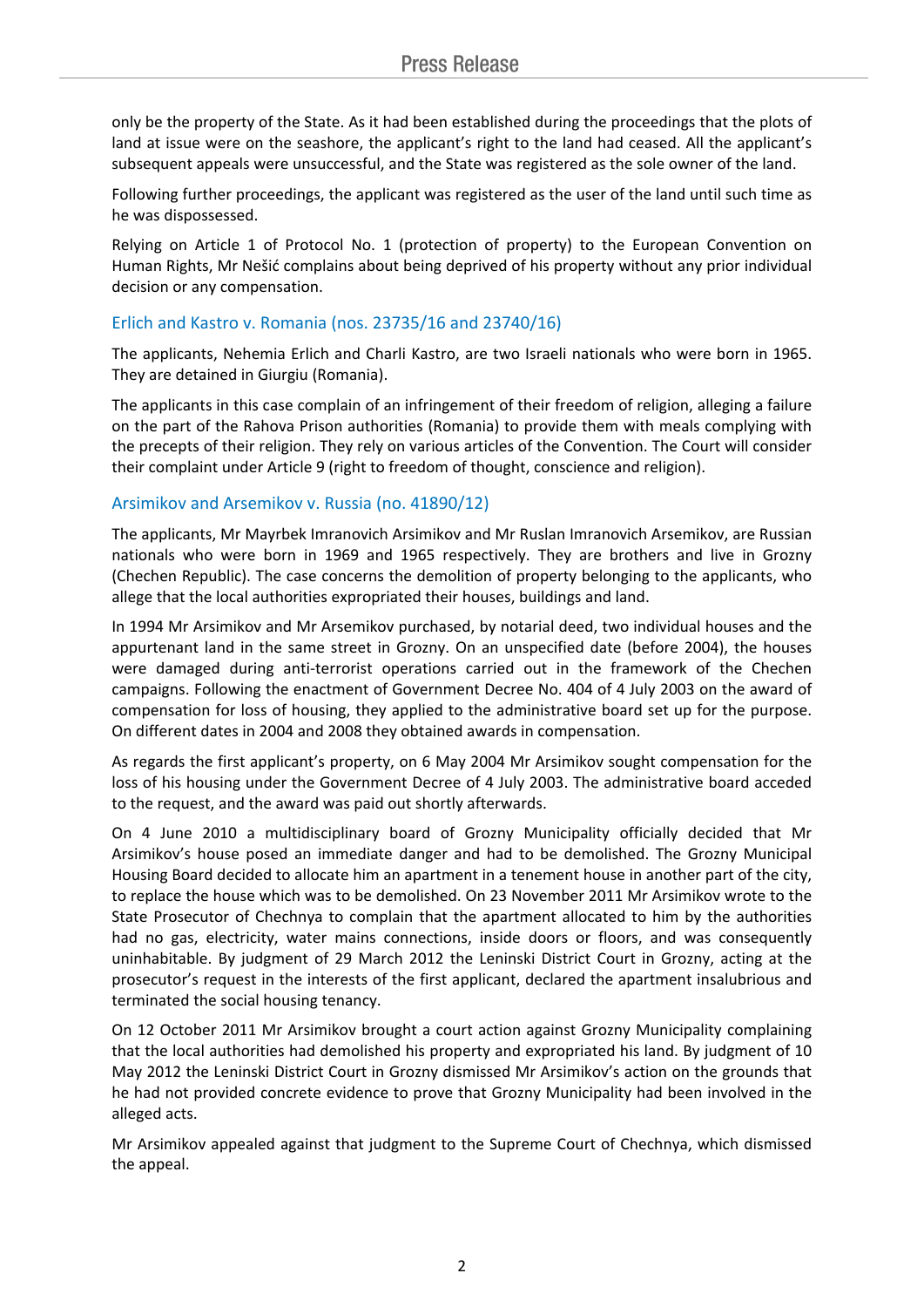On 20 October 2015 the representative of the President of the Russian Federation noted that according to the documents supplied by Grozny Municipality, the house had been demolished first of all because of the immediate danger it had posed, and secondly as part of the effort to rebuild the city.

Between 25 July 2011 and 16 October 2017 the authorities refused on eleven occasions to initiate a criminal investigation for deliberate destruction of property and abuse of authority.

As regards the second applicant's property, according to a certificate issued by the Bureau of Technical Inventory, 69% of Mr Arsemikov's house, including its roof, had been destroyed in 2006. On 23 March 2004 Mr Arsemikov claimed lump-sum compensation for the loss of his home. On 20 November 2008 the administrative board decided to award him that compensation.

On 12 November 2008 Mr Arsemikov sent a letter to the public prosecutor of the Leninski District in Grozny arguing that his house, which had been partially destroyed during the second Chechen campaign, could have been rebuilt and complaining that instead, it had been completely demolished two days previously. On 2 February 2012 Mr Arsemikov brought a court action against Grozny Municipality. As he had done in the dispute with the first applicant, the municipal representative replied that the municipality "had not expropriated the applicant ... and had caused him no damage".

By judgment of 14 May 2012, the Leninski District Court dismissed Mr Arsemikov's action. The court followed a line of reasoning similar to that of the judgment delivered on 10 May in the case of the first applicant. On 7 August 2012 the Supreme Court of Chechnya upheld the judgment on appeal.

Relying on Article 1 of Protocol No. 1 (protection of property) to the Convention, the applicants complain of a violation of their right to the peaceful enjoyment of their property. They submit that in 2011 and 2008 respectively the authorities demolished their real property, in their view arbitrarily and without providing compensation, and took possession of their land in the framework of the reconstruction of the city of Grozny.

### Pshibiyev and Berov v. Russia (no. 63748/13)

The applicants, Mr Pshibiyev and Mr Berov, are Russian nationals who were born in 1978 and 1981 respectively. They are detained in Kemerovo and Sverdlovsk. The case concerns the fact that the applicants were unable to receive either short visits under properly substantiated procedures or long visits from members of their families.

On 15 October 2005 a group of armed men attacked several State institutions in the city of Nalchik in the Kabardino-Balkarian Republic. In the framework of the investigation into these incidents, Mr Pshibiyev and Mr Berov were arrested and remanded in custody.

On 22 October and 24 October 2005 Mr Pshibiyev and Mr Berov were moved to remand prison no. IZ-7/1 in Nalchik. During their detention on remand they received a number of short visits from members of their families in the remand prison.

On 12 September 2011 Mr Pshibiyev and Mr Berov submitted requests to the Supreme Court of the Kabardino-Balkarian Republic for long visits from members of their families. The Supreme Court of the Kabardino-Balkarian Republic rejected the requests. Pursuant to section 18(3) of Law no. 103-FZ of 15 July 1995 on the pre-trial detention of persons suspected or accused of criminal offences, individuals held in a remand prison were only eligible for short family visits lasting no longer than three hours, under the supervision of a prison guard.

In July 2012 Mr Pshibiyev and Mr Berov submitted fresh requests. The Supreme Court of the Kabardino-Balkarian Republic once again rejected the requests on the same grounds.

On 14 September 2012 Mr Pshibiyev and Mr Berov appealed to the Constitutional Court of the Russian Federation. On 7 February 2013 the Constitutional Court dismissed the complaint.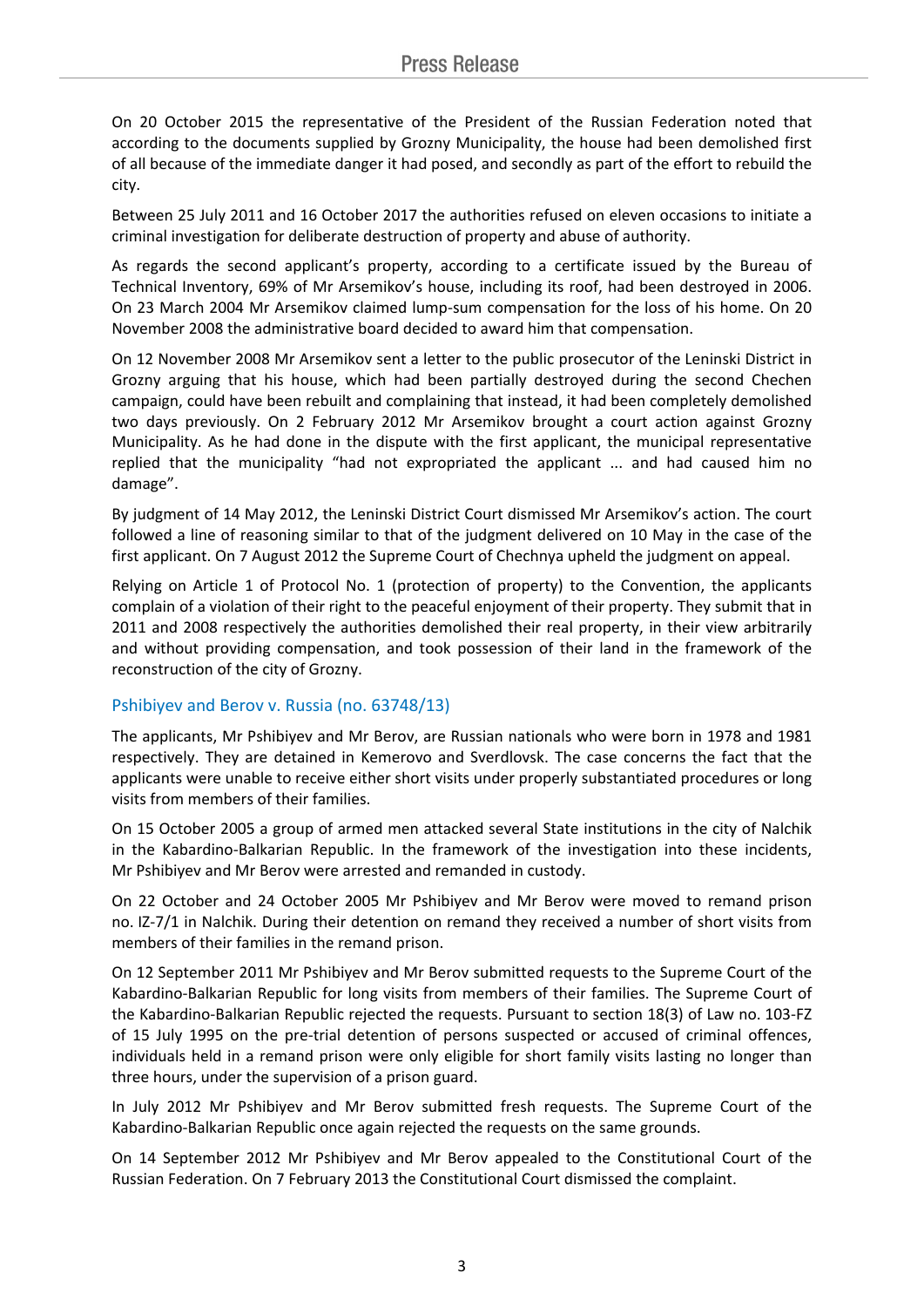On 23 December 2014 the Supreme Court of the Kabardino-Balkarian Republic sentenced Mr Pshibiyev and Mr Berov to 17 and 15 years' imprisonment respectively.

Relying on Article 8 (right to respect for private and family life), the applicants complain of the fact that they were unable to receive long visits from members of their families during their period of detention in the remand prison. They also criticise the practical arrangements for the short visits which they did receive.

# Thursday 11 June 2020

## Vujnović v. Croatia (no. 32349/16)

The applicant, Dušan Vujnović, is a Croatian national who was born in 1963 and lives in Zagreb.

The case concerns the death of the applicant's parents in 1993 during the war when the Croatian army conducted a military operation to regain control from the Serbian forces over territory known as the "Medak Pocket".

Several years later investigations were carried out into the role of the Croatian army generals in the Medak Pocket military operation during which 51 people had been killed. The International Criminal Tribunal for the former Yugoslavia ("the ICTY") indicted several generals and passed the cases to the Croatian authorities for prosecution.

In particular, a Croatian general, R.A., was indicted in 2001 by the ICTY and then in 2006 by the Croatian authorities with crimes against humanity and violations of the laws and customs of war in the course of "Operation Pocket-93", notably for failing to prevent the massacring of civilians of Serbian ethnicity. Both indictments listed the applicants' parents among the victims. The Croatian courts acquitted General R.A. of the charges in 2008, which decision became final in 2009.

In 2008 the applicant brought a civil claim against the State seeking damages for the killing of his parents by Croatian soldiers. The courts ultimately ruled against him in 2015. In particular the Supreme Court held that the applicant had had an objective possibility to learn about the death of his parents in 2001 when the ICTY indictment against General R.A. had listed both of them among the victims and that the five-year statutory limitation period should therefore have run from this point. As he had brought his claim in 2008, it was statute-barred.

Relying on Article 2 (right to life), the applicant complains that the investigation into the death of his parents was ineffective as it failed to identify those responsible.

Also relying on Article 6 § 1 (right to a fair trial/access to court), he complains about the civil proceedings for damages, alleging that the practice of the Supreme Court as to the manner of calculating the statutory limitation period was inconsistent, and that the manner in which it was applied in his case deprived him of his right of access to a court.

## Baldassi and Others v. France (nos. 15271/16, 15280/16, 15282/16, 15286/16, 15724/16, 15842/16, and 16207/16)

The eleven applicants are: Mr Jean-Michel Baldassi, Mr Henri Eichholtzer, Ms Aline Parmentier, Ms Sylviane Mure, Mr Nohammad Akbar, Mr Maxime Roll, Ms Laila Assakali, Mr Yahya Assakali, Mr Jacques Ballouey, Ms Habiba El Jarroudi, and Ms Farida Sarr-Trichine. The applicants are all French nationals, apart from Mr Nohammad Akbar and Ms Habiba El Jarroudi, who are Afghan and Moroccan nationals respectively. Mr Eichholtzer and Ms Parmentier live in Habsheim and Zillisheim respectively. Mr Jacques Ballouey lived in Mulhouse, as did the other applicants.

The cases concern the complaint by activists in the Palestinian cause about their criminal conviction for incitement to economic discrimination, on account of their participation in actions for boycotting products imported from Israel as part of the campaign "BDS : Boycott, Divestment and Sanctions".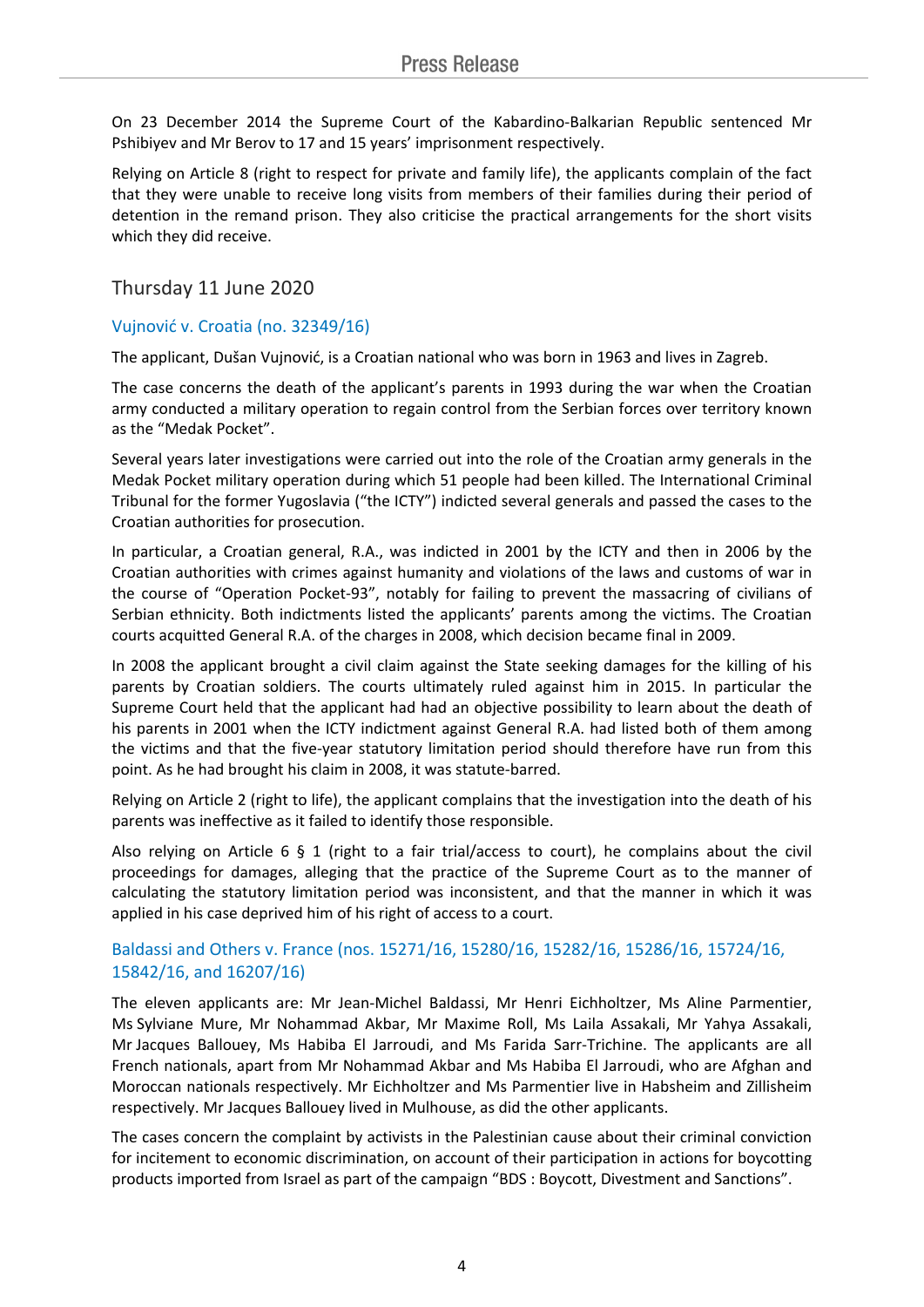The applicants are members of the "Collectif Palestine 68", which is a local relay for the international campaign "Boycott, Divestment and Sanctions" (BDS). This campaign was launched on 9 July 2005 with an appeal from Palestinian non-governmental organisations, one year after the opinion issued by the International Court of Justice which states that "[t]he construction of the wall being built by Israel, the occupying Power, in the Occupied Palestinian Territory, including in and around East Jerusalem, and its associated regime, are contrary to international law".

On 26 September 2009 five of the applicants took part in an action inside the [C.] hypermarket in Illzach, calling for a boycott of Israeli products, organised by the "Collectif Palestine 68". They displayed the articles which they considered to be of Israeli origin in three trolleys so that they could be seen by customers, and handed out leaflets.

A similar event was organised by the "Collectif Palestine 68" on 22 May 2010 in the same hypermarket. Eight of the applicants were involved. They also presented a petition to be signed by hypermarket customers, inviting the hypermarket to stop selling products imported from Israel.

The Colmar public prosecutor summoned the applicants to appear before Mulhouse Criminal Court for, *inter alia*, incitement to discrimination, which offence is provided for in section 24(8) of the Law of 29 July 1881.

By two judgments of 15 December 2011, Mulhouse Criminal Court acquitted the applicants. By two judgments delivered on 27 November 2013, Colmar Court of Appeal set aside the former judgments inasmuch as they acquitted the applicants. It found the applicants guilty of the offence of incitement to discrimination.

As regards the incidents on 26 September 2009, the Court of Appeal imposed on each of the five accused a suspended fine of EUR 1,000 and ordered them to jointly pay each of the four admissible civil parties (the International League against Racism and Antisemitism, the Lawyers without Borders association, the "Alliance France-Israël" association and the "Bureau national de vigilance contre l'antisémitisme") EUR 1,000 in respect of non-pecuniary damage and EUR 3,000 on the basis of Article 475-1 of the Code of Criminal Procedure (civil party expenses not defrayed by the State).

Concerning the incidents of 22 May 2010, the Court of Appeal imposed on each of the nine accused a suspended fine of EUR 1,000 and ordered them to jointly pay three of the civil parties (the International League against Racism and Antisemitism, the Lawyers without Borders association, the "Alliance France-Israël" association), each, EUR 1,000 in respect of non-pecuniary damage and EUR 3,000 on the basis of Article 475-1 of the Code of Criminal Procedure (civil party expenses not defrayed by the State).

By two judgments of 20 October 2015 the Criminal Division of the Court of Cassation dismissed the appeals on points of law lodged by the applicants, who had alleged, in particular, a violation of Articles 7 and 10 of the Convention. It found *inter alia* that the Court of Appeal had justified its decision since it had rightly noted that the constituent elements of the offence laid down in section 24 (8) of the Law of 29 July 1881 had been made out and that the exercise of freedom of expression, set out in Article 10 of the Convention could, pursuant to paragraph 2 of that provision, could be subject to restrictions or sanctions which were, as in the present case, measures necessary in a democratic society for the prevention of disorder and the protection of the rights of others.

Relying on Article 7 (no punishment without law) of the Convention, the applicants complain that they were convicted on the basis of section 24(8) of the Law of 29 July 1881 on freedom of the press of incitement to economic discrimination, whereas that text did not cover economic discrimination. Relying on Article 10 (freedom of expression), they complain of their criminal conviction on account of their participation, in the context of the BDS campaign, in actions calling for a boycott of articles produced in Israel.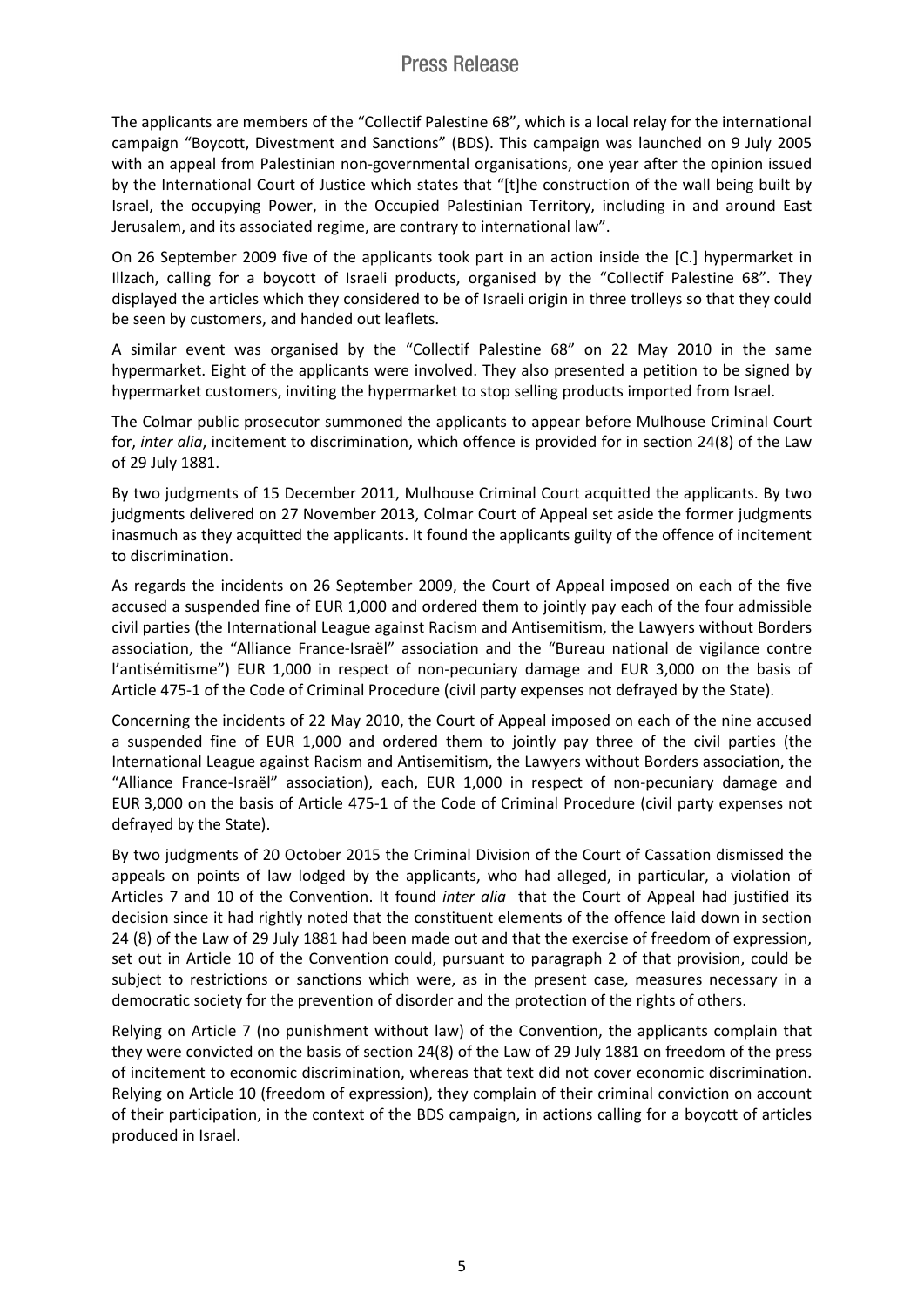### P.N. v. Germany (no. 74440/17)

The applicant, Mr P.N., is a German national who was born in 1961 and lives in Dresden (Germany).

The case concerns a police order to collect information to identify the applicant, such as photographs of his face and body, including possible tattoos, as well as finger and palm prints.

In August 2011 the Dresden police, relying on the Code of Criminal Procedure, ordered the gathering of the identification data as criminal proceedings had been opened against the applicant for receiving and handling stolen goods. He also had a previous criminal record and in the police's view the identification measures would help in the investigation of any future offences.

The applicant appealed against the order but in May 2012 the Dresden police dismissed the appeal, while in March 2015 the Dresden Administrative Court dismissed a further appeal. Referring to his previous record, the court found that under the Code of Criminal Procedure it was legal to collect someone's data if there was a possibility that it might be needed for a future investigation. That was the case even if the proceedings for the handling of stolen goods had been discontinued, as they had been in June 2012.

In May 2017 the Federal Constitutional Court declined to consider a constitutional complaint by the applicant. The police had already collected the data in question, in March 2017.

The applicant complains that the police order to collect identification data from him violated his rights protected by Article 8 (right to respect for private and family life, the home and correspondence).

#### Kandarakis v. Greece (nos. 48345/12, 48348/12, and 67463/12)

The applicants, Alexandros Kandarakis and Michail Kandarakis, are Greek nationals who were born in 1938 and 1979 respectively and live in Athens.

The case concerns court decisions on the payment of lawyers' fees in expropriation proceedings.

The applicants, lawyers registered with the Athens Bar Association, represented clients who won compensation proceedings for expropriated property. The first set of proceedings was held in the town of Kalavryta, the second in Korinthos, and the third in Athens.

Under the applicable law, the courts had to set costs in such expropriation cases, including lawyers' fees. The fees were then to be deposited with the Consignment Deposits and Loans Fund, which passed them on to the lawyers' bar association, which then paid them to the lawyers, minus a fee.

In the applicants' case, the ERGOSE AE company, which had been the defendant in the first two cases, deposited the fees with the Consignment Deposits and Loans Fund for the benefit of the bar associations of Kalavryta and Korinthos after judgments issued in 2007. In the third case, in which the compensation judgment was issued in 2002, the fees were deposited with the Fund by the defendant, the Ministry for the Environment, Regional Development and Public Works, to the benefit of the Athens Bar Association, but the Fund declined to pass the money on.

The applicants brought proceedings related to the first two cases to have the money deposited to the benefit of the Athens Bar Association. Their requests were declined on the grounds that they lacked standing as the bar association itself had to bring the actions, which it duly did.

In the first case, an appeal court in 2017 referred the case to the competent court and a final decision is still pending. In the second case, the final court decision found in 2018 that the Korinthos Bar Association had already paid over half of the amount awarded as lawyers' fees to the Athens Bar Association and that the claim related to the other half had become time-barred.

In the third case, the applicant challenged the Fund's refusal to pay the fees to the Athens Bar Association, but his case was again ultimately unsuccessful on the grounds that only the association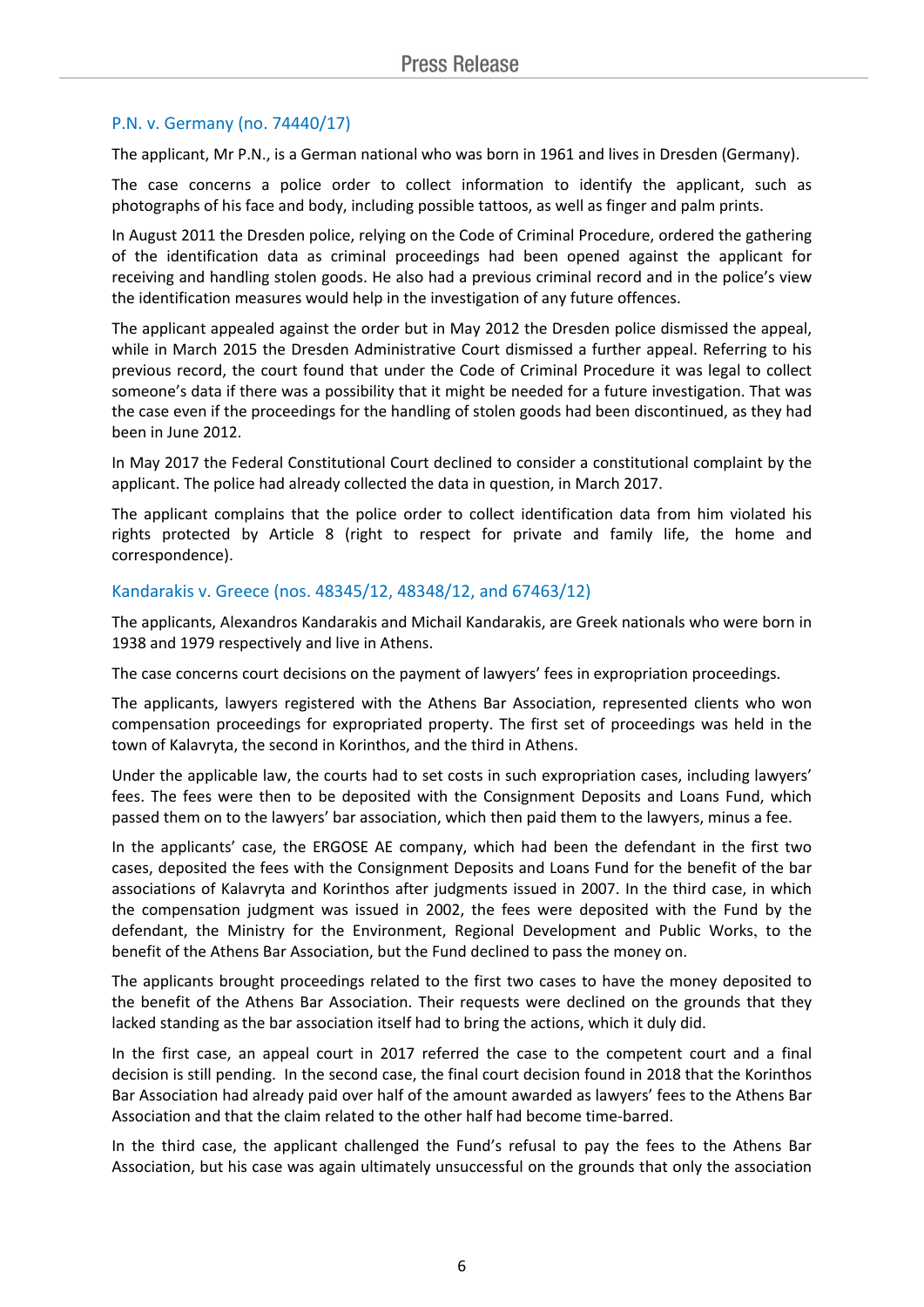could initiate proceedings. It began such an action in November 2013, which eventually led to the Fund paying over the required amount.

The applicants complain that the dismissal of their actions against the Consignment Deposits and Loans Fund to have the amounts fixed as lawyers' fees deposited to the benefit of the Bar Association on the grounds that they lacked standing violated their rights under Article 6 § 1 (access to court). They also raise a complaint about the dismissal of their court actions under Article 1 of Protocol No. 1 (protection of property).

### Carl Jóhann Lilliendahl v. Iceland (no. 29297/18)

The applicant, Carl Jóhann Lilliendahl, is an Icelandic national, who was born in 1946 and lives in Reykjavik.

The case concerns the applicant's conviction and fine for homophobic comments he had made in response to an online article.

In April 2015, the local authorities of Hafnarfjörður, a town in Iceland, approved a proposal to strengthen education in elementary and secondary schools on lesbian, gay, bisexual or transgender matters. This was to be done in cooperation with the national LGBT association, *Samtökin '78*.

The decision led to substantial public discussion, on the radio and Internet, which the applicant became involved in. In particular he wrote comments in response to an online article, expressing his disgust and using derogatory words for homosexuality, namely *kynvilla* (sexual deviation) and *kynvillingar* (sexual deviants).

*Samtökin '78* reported the applicant's comments to the police. Following an investigation, he was indicted in November 2016 under Article 233 (a) of the General Penal Code which penalises publicly mocking, defaming, denigrating or threatening a person or group of persons for certain characteristics, including their sexual orientation or gender identity.

The applicant was acquitted at first instance, but in December 2017, the Supreme Court overturned the court's judgment and convicted him, fining him 100,000 Icelandic krónur (approximately 800 euros at the time). The Supreme Court found that the applicant's comments were "serious, severely hurtful and prejudicial", and weighing up the competing rights at play in the case, ruled that it had been justified and necessary to curb the applicant's freedom of expression in order to counteract prejudice, hatred and contempt and protect the rights of social groups which have historically been subjected to discrimination.

Relying on Article 10 (freedom of expression) and Article 14 (prohibition of discrimination), the applicant alleges that his conviction breached his right to freedom of expression.

### Markus v. Latvia (no. 17483/10)

The applicant, Dainis Markus, is a Latvian national who was born in 1953.

The case concerns the imposition of the criminal penalty of confiscation of property.

Mr Markus was convicted in 2008 of asking for a bribe and he was sentenced to four years' imprisonment with an ancillary penalty of confiscation of property, the particular property to be confiscated not being specified. Under domestic law, the measure applied to the entirety of the convicted person's property.

The investigator in the case had earlier registered a restriction against the title to 11 properties belonging to the applicant. At least eight of those properties were eventually transferred to the State. The judgment was upheld on appeal and Mr Markus subsequently lodged a constitutional complaint.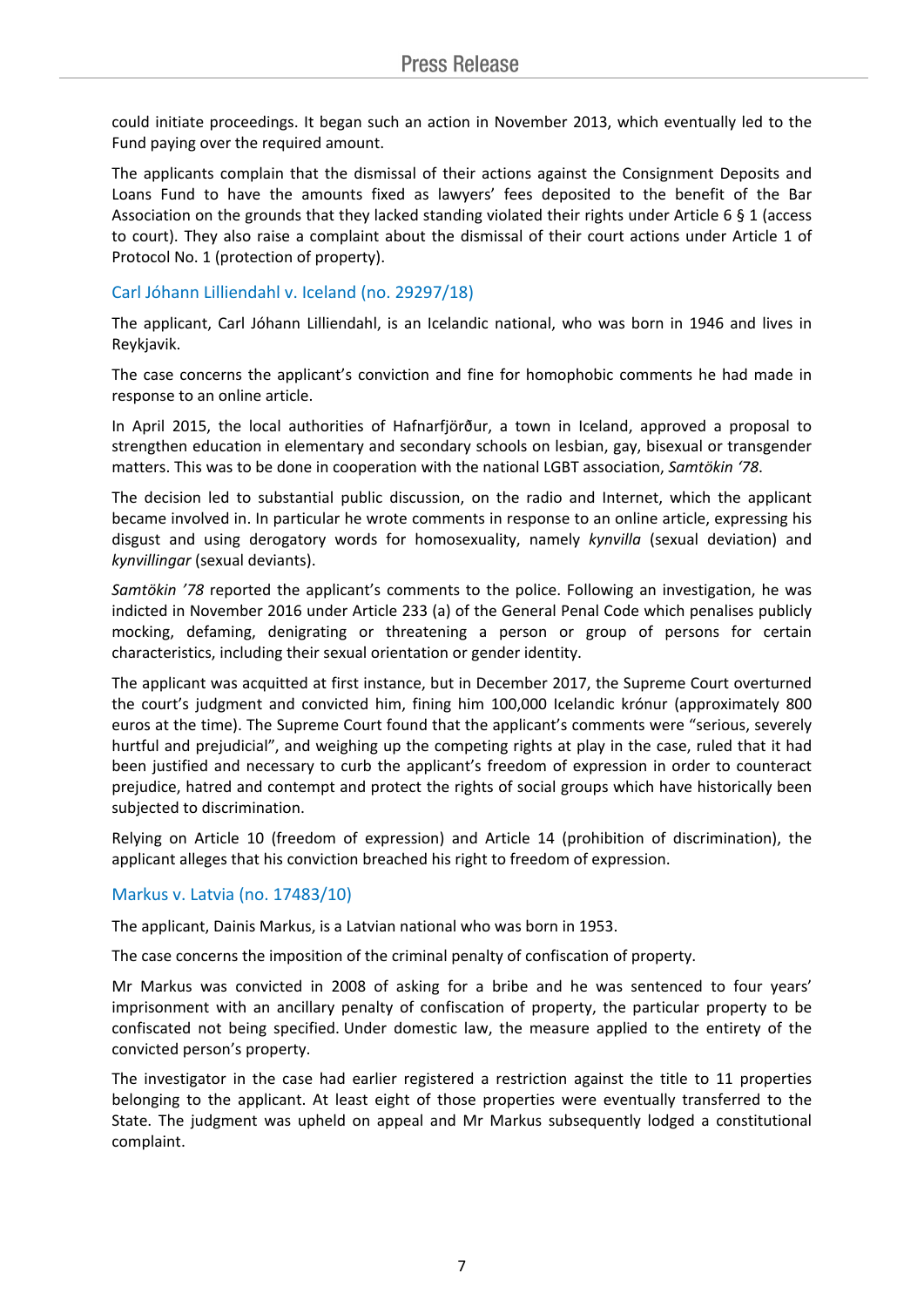In January 2011 the Constitutional Court discontinued the proceedings but made various findings about the criminal-law provisions on confiscation of property as a penalty. It noted among other things that the law did not specify what property could not be confiscated and so the measure could infringe the rights of a convicted person's family members. There was also no connection with how a property had been acquired, meaning that if a property had been inherited, received as a gift or purchased using the convicted person's salary it could still be confiscated.

Furthermore, the scope of the measure was also unclear, with domestic courts differing as to whether they had discretion to adapt the penalty to individual circumstances, and whether they could order partial confiscation of property or had to confiscate everything.

Amendments to the Criminal Law related to property confiscation took effect in April 2013, giving the courts greater discretion when applying the penalty and obliging them to specify which property would be confiscated.

Mr Markus complains under Article 1 of Protocol No. 1 (protection of property) that the criminal penalty of confiscation of property, which led to the confiscation of his legally acquired property, was disproportionate. He also relies on Article 6 (right to a fair trial) with respect to the reasoning and conclusions of the Constitutional Court.

### Zirnīte v. Latvia (no. 69019/11)

The applicant, Ilona Zirnīte, is a Latvian national who was born in 1977 and lives in Riga.

The case concerns her complaints that a key witness against her was not called during appeal proceedings, preventing the applicant from pointing out contradictions in that witness's pre-trial and trial testimonies, and that the criminal punishment of property confiscation was disproportionate.

In October 2005 the applicant agreed to sell a limited liability company, SIA Raiņa bulvāra nams, whose only asset was an apartment building, to a woman, M.R. Shortly before the deal was signed the applicant arranged for the company to take a loan from a bank, which would then lend it further to the applicant. Accordingly, 208,000 euros (EUR) was transferred to the applicant's private account upon the sale of the company.

Ms Zirnīte was charged in 2007 with large-scale misappropriation of funds and money laundering. The court heard the applicant and 11 witnesses, including M.R. The applicant was acquitted at first instance: the court considered that the factual basis of the charges had been established, but it could not be established beyond reasonable doubt that she had intended to misappropriate the funds.

On appeal, the Criminal Chamber of the Supreme Court quashed the first-instance judgment in November 2010 and convicted the applicant of both charges, finding an intent to misappropriate the funds. The court refused a request by the applicant's lawyer to call three witnesses back to the stand, including M.R., whom the lawyer wanted to question again about pre-trial testimony which the appeal court had not reviewed. The court refused the recall request, finding in particular that the testimony in question at first instance had been complete.

The applicant received a suspended prison sentence of six years with a confiscation order for a property called Bramberģes pils. In May 2011 the Senate of the Supreme Court dismissed an appeal on points of law by the applicant.

Relying on Article 6 §§ 1 and 3 (d), the applicant complains that the appellate court which convicted her following an acquittal at first instance court did not examine M.R., who the applicant argued was the principal witness in the case, preventing the defence from referring to M.R.'s pre-trial statements.

She also complains that the criminal sanction of confiscation of her manor violated Article 1 of Protocol No. 1 to the Convention.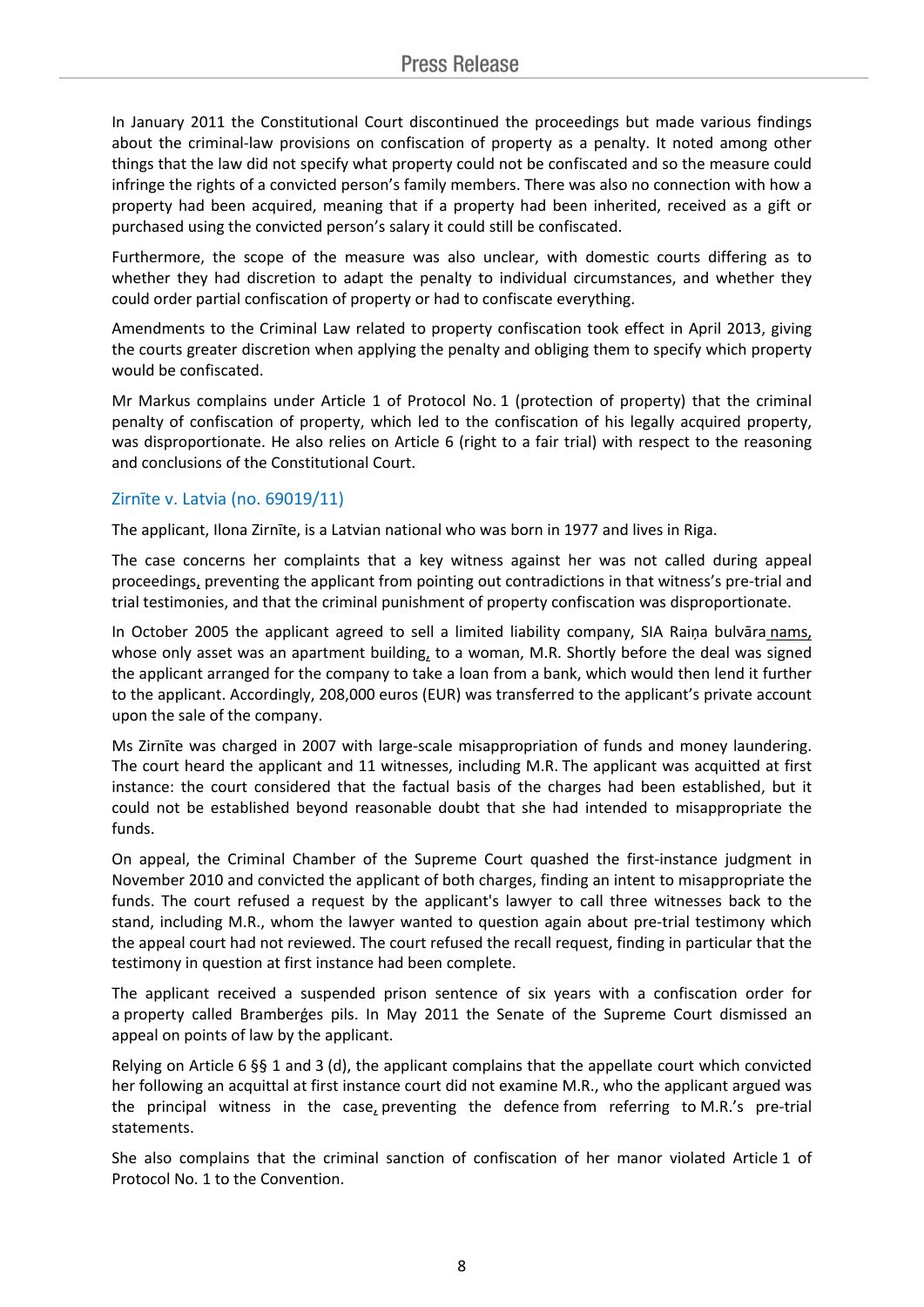She in addition raises complaints about the criminal proceedings under Article 6  $\S$  1, Article 6  $\S$  2, and Article 6 § 3 (c) of the Convention and Article 2 § 1 of Protocol No. 7 to the Convention.

## M.S. v. Slovakia and Ukraine (no. 17189/11)

The case concerns an Afghan migrant's complaint about his arrest in Slovakia and return to Ukraine, then Afghanistan, with limited access to legal advice and interpreters.

The applicant, Mr M.S., is an Afghan national. His date of birth is in dispute: the applicant alleges that he was born in 1993 or 1994, while the authorities in Slovakia and Ukraine recorded the date of January 1992.

According to the applicant, he left Afghanistan in May 2010, after his father, who used to work for the National Security Department of Afghanistan, had been killed in 2005 and a member of his family had received a threatening letter.

He entered Ukraine in early July 2010. On 23 September 2010 he was arrested by the Slovakian border police while crossing into Slovakia illegally. He was interviewed, interpreting being provided from Slovak to English and then, by a fellow Afghan migrant, from English to Pashto. According to the record of the interview, he stated that his intention was not to apply for asylum in Slovakia, but to travel to western Europe.

A decision was taken to expel him to Ukraine and he was handed over to the Ukrainian authorities the next day and placed in a temporary holding facility. In October 2010 a court ordered his expulsion from Ukraine and his detention pending expulsion. He was transferred to temporary accommodation for foreign nationals and stateless persons before eventually being expelled to Kabul in March 2011.

In the meantime, he had lodged an asylum request with the Ukrainian migration authorities, submitting that he feared persecution if returned to Afghanistan. However, the authorities had rejected his request because they had found that he did not meet the definition of a refugee under domestic law and the Refugee Convention.

He maintains that throughout these procedures he had tried to bring to the attention of both the Slovakian and Ukrainian authorities the fact that he was a minor, without any action being taken.

He is currently living in Afghanistan, and alleges that he is forced to change his place of residence frequently for fear of the people who had killed his father.

The applicant makes several complaints under Article 3 (prohibition of inhuman or degrading treatment), Article 5 §§ 1, 2 and 4 (right to liberty and security/right to be informed promptly of reasons for arrest/right to have lawfulness of detention decided speedily by a court) and Article 13 (right to an effective remedy), alleging that he: was not allowed access to the Slovakian asylum system, the authorities there failing to provide him with adequate interpreting and legal assistance; was returned to Ukraine without examination of the risk of chain refoulement to Afghanistan; was detained in Ukraine in degrading conditions, notably because of overcrowding, and without procedural safeguards; and was then, without proper examination of his asylum claim and the risks he faced, expelled to Afghanistan.

He also alleges, under Article 34 (right to individual petition), that an NGO representative was denied access to him in Ukraine, preventing him from lodging an application for an interim measure with the European Court of Human Rights.

The Court will give its rulings in writing on the following cases, some of which concern issues which have already been submitted to the Court, including excessive length of proceedings.

These rulings can be consulted from the day of their delivery on the Court's online database [HUDOC.](http://hudoc.echr.coe.int/sites/eng/Pages/search.aspx#%7B)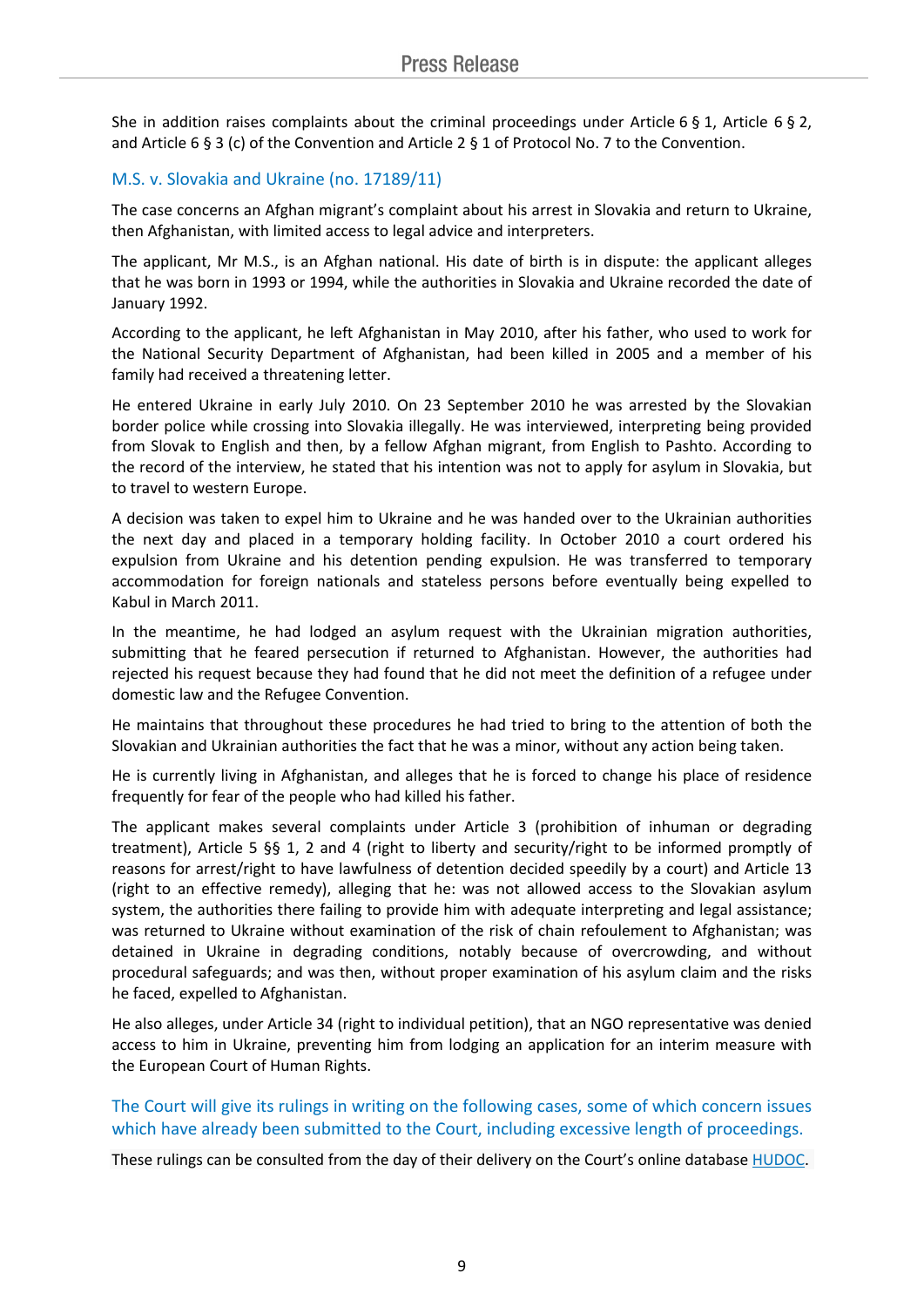They will not appear in the press release issued on that day.

# Tuesday 9 June 2020

| <b>Name</b>                  | <b>Main application number</b> |
|------------------------------|--------------------------------|
| Jeret v. Estonia             | 42110/17                       |
| Kiss Menczel v. Hungary      | 61675/14                       |
| M.K. v. Hungary              | 46783/14                       |
| Aquilina v. Malta            | 40246/18                       |
| Dudas v. Romania             | 80278/13                       |
| Lascău v. Romania            | 39855/13                       |
| Zulufoiu v. Romania          | 66110/13                       |
| Achilov and Others v. Russia | 10780/07                       |
| Kargina and Others v. Russia | 27670/07                       |
| Samsonov v. Russia           | 38427/11                       |
| Süzen v. Turkey              | 58418/10                       |

# Thursday 11 June 2020

| <b>Name</b>                       | <b>Main application number</b> |
|-----------------------------------|--------------------------------|
| Aliyev v. Azerbaijan              | 76236/11                       |
| Ugrinova and Sakazova v. Bulgaria | 50626/11                       |
| Havik v. Estonia                  | 9044/17                        |
| Tiškevičius v. Estonia            | 292/18                         |
| Vaik v. Estonia                   | 48545/17                       |
| Bessame v. France                 | 11/17                          |
| Sļadzevskis v. Latvia             | 32003/13                       |
| Azzopardi and Others v. Malta     | 49684/18                       |
| Khasanov and Others v. Russia     | 47311/09                       |
| Nachkebiya v. Russia              | 6351/13                        |
| Zanotti v. San Marino             | 39109/19                       |
| Gürkan v. Turkey                  | 70067/12                       |
| Güvener v. Turkey                 | 50344/06                       |
| Kisaer and Others v. Turkey       | 56840/08                       |
| Mediation Berti Sports v. Turkey  | 63859/12                       |
| Sirkeci v. Turkey                 | 37379/05                       |
| Zebil and Others v. Turkey        | 54175/08                       |
| Fortetsya, MPP v. Ukraine         | 68946/10                       |
| Kibalnaya v. Ukraine              | 70170/10                       |

This press release is a document produced by the Registry. It does not bind the Court. Decisions, judgments and further information about the Court can be found on [www.echr.coe.int](http://www.echr.coe.int/). To receive the Court's press releases, please subscribe here: [www.echr.coe.int/RSS/en](http://www.echr.coe.int/RSS/en) or follow us on Twitter [@ECHR\\_CEDH](https://twitter.com/ECHR_CEDH).

#### **Press contacts**